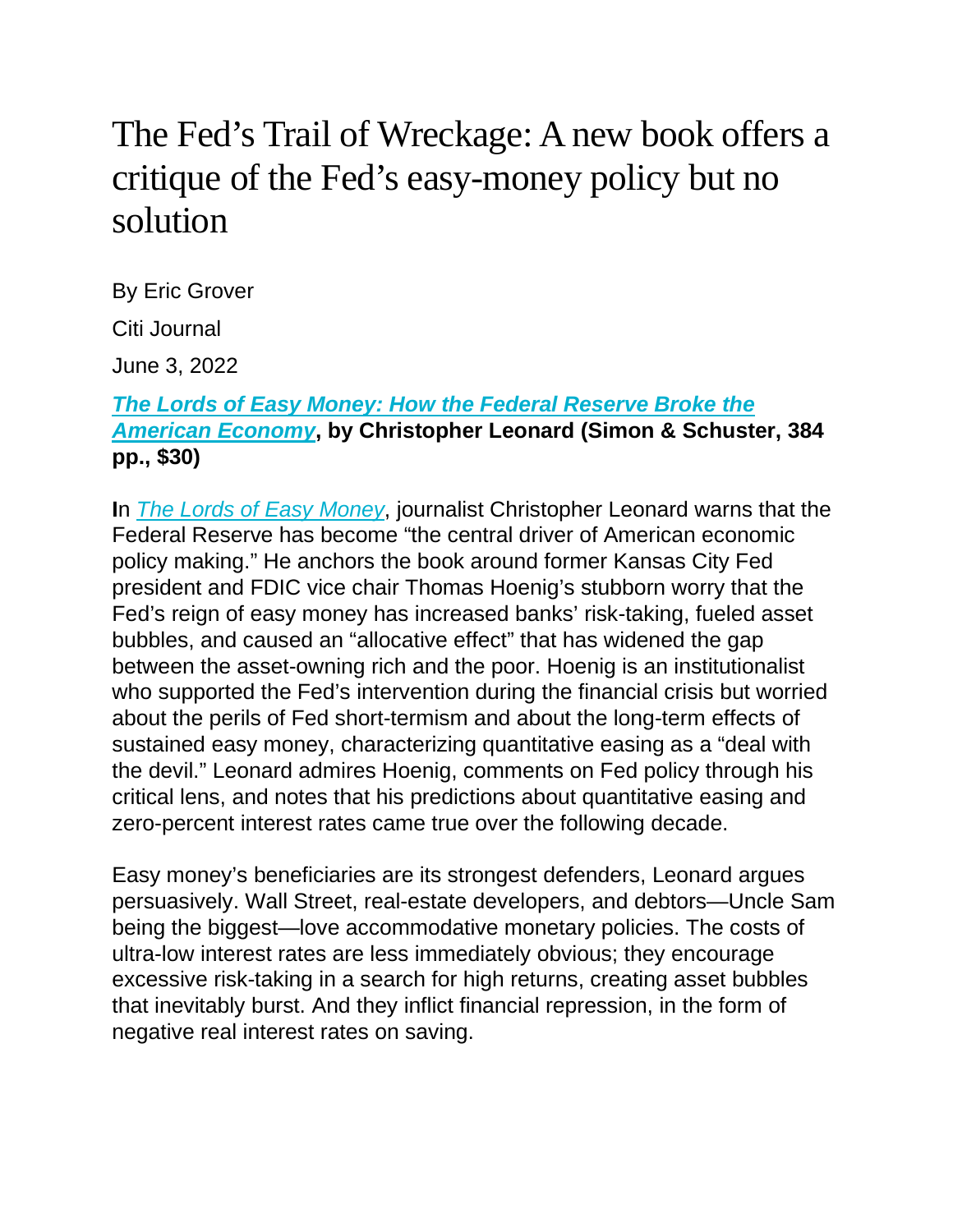But Leonard wrongly asserts that, because Congress doesn't fund it, the Fed is independent. Congress created the Fed and spelled out its mandate: to promote stable prices, maximum employment, and moderate long-term interest rates. The central bank's Federal Open Market Committee—made up of seven governors of the Federal Reserve Board (appointed by the president of the United States), the New York Fed's president, and four rotating presidents from the other 11 regional Feds—implements monetary policy supporting this mandate.

Central bankers hold different views on how to implement the mandate and how strictly it should bind them. The Fed is home to a continuum of antiinflation hawks and easy-money doves. The anti-inflation hawks are more reluctant than the doves when it comes to the central bank taking a broader role in the economy. Leonard notes that the doves get better press on the theory that they're "compassionate" and want "to help the economy and working people," while hawks are "harsh and severe" and want to "stop the Fed from helping people." But the doves' notional compassion comes at a high cost.

Many central bankers are seduced by the conceit that their money-printing will lift markets, create jobs and wealth, and save troubled financial institutions and businesses. But the Fed can't create value, and it is hubris to believe that it can manage the economy. Fed central planners, no matter how brilliant, cannot match the market's vast distributed intelligence and self-correcting power.

Wall Street is constantly looking to the Fed to bail it out of trouble. Under the four most recent Fed chairs—Alan Greenspan, Ben Bernanke, Janet Yellen, and Jerome Powell—the bank has obliged. But intervening every time markets get the jitters creates moral hazard. Fed chairmen William McChesney Martin Jr. (1951–1970) and Paul Volcker (1979–1987) understood that it wasn't the central bank's mission to keep the economy on an easy-money high. Indeed, Martin famously quipped that the Fed's job was to take away the punch bowl "just when the party was really warming up." Since Volcker, no Fed chairman has been keen to spoil the party.

Before he was appointed Fed chair, economist Alan Greenspan seemed like he would be a hard-money man; he was a libertarian and a fan of Ayn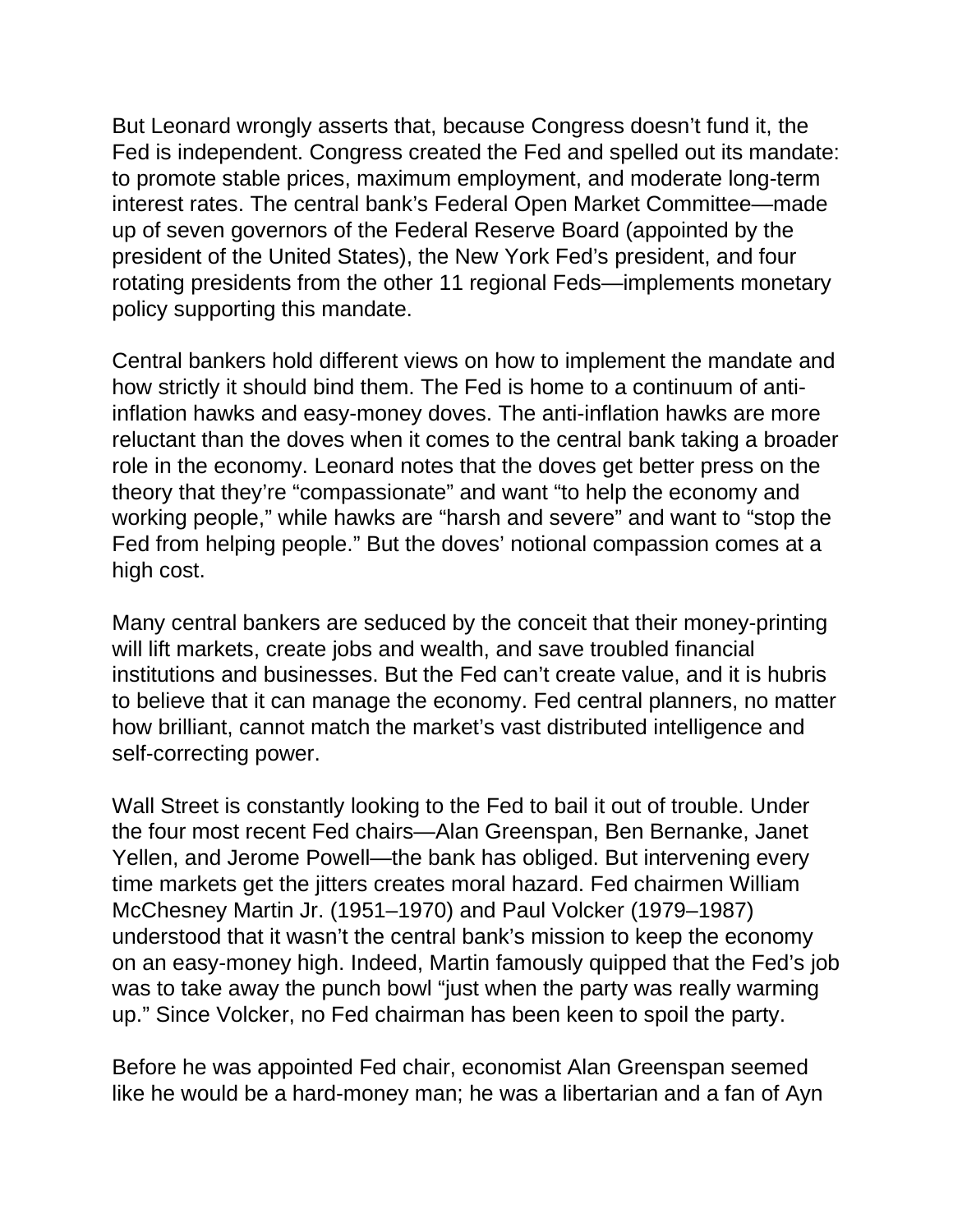Rand and the gold standard. He was also the first celebrity Fed chair. With Greenspan—a.k.a. "the Maestro"—at the helm, the idea that Fed mastery could deliver low inflation and unemployment, robust growth, and financialsystem stability gained currency with politicians, the commentariat, and the public. Though price inflation remained modest during his reign, easy money fueled the dot-com bubble, which burst in the early 2000s. The Fed didn't see it coming. Nor did it see the next storm. In 2007, on the brink of the financial crisis, Fed chair Bernanke said, "we do not expect significant spillover from the subprime market to the rest of the economy and to the financial system."

Leonard recites and endorses the establishment Left's narrative that big banks—always popular villains—caused the financial crisis, though he concedes that the Fed also "bore a great deal of responsibility." That's an understatement: without easy money and Washington's weakening mortgage credit standards, there wouldn't have been a financial crisis. Peter Wallison, a former member of the Financial Crisis Inquiry Commission, showed in his 2016 book, *[Hidden](https://smile.amazon.com/Hidden-Plain-Sight-Really-Financial/dp/1594038651/) in Plain Sight*, how Washington's affordable-housing mandates forced the governmentsponsored enterprises (GSEs) Fannie Mae and Freddie Mac to buy and backstop ever-riskier mortgages, fueling unprecedented subprimemortgage and housing bubbles. By June 2008, 57 percent of the mortgages in the U.S. were sketchy subprime and Alternative A-paper and more than three-quarters of those were owned or guaranteed by the GSEs and government. Alternative A-paper loans included those with no income verification, zero or negative amortization, high loan-to-value ratios, or other indicators of high risk.

And yet the crisis, begotten by easy money, fueled demands for even more easy money. Under "Helicopter Ben" Bernanke, the Fed bought trillions of dollars of Treasuries and mortgage-backed securities. (When the Fed buys assets, it electronically creates dollars.) The central bank's balance sheet [grew](https://fred.stlouisfed.org/series/WALCL) from \$906 billion on September 3, 2008, to \$2.2 trillion on December 31, 2008. As long as prices of goods and services weren't rising, writes Leonard, "the Fed had license to keep intervening aggressively by printing more money, which stoked asset prices yet further."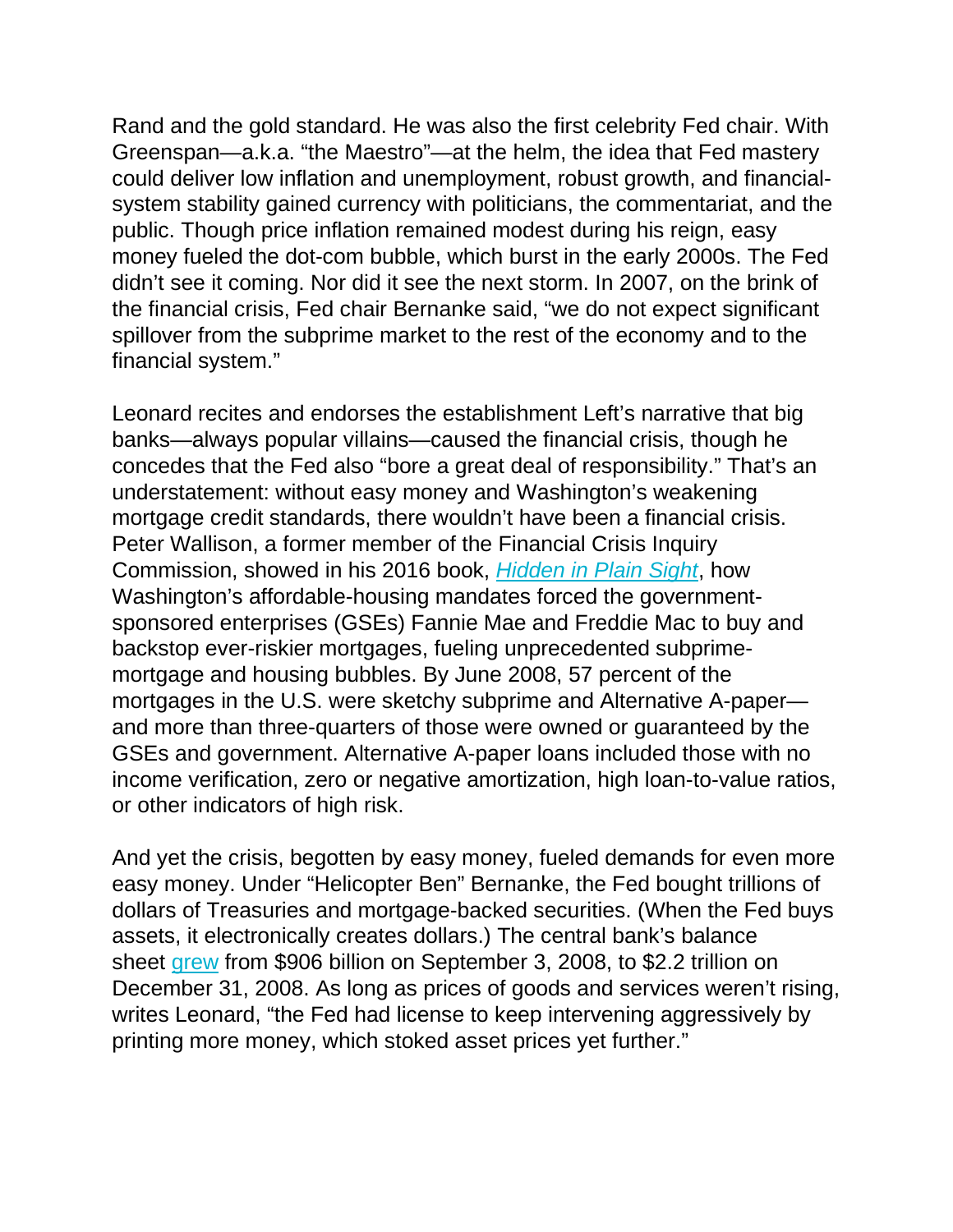Leonard laments the legislative gridlock ushered in by the 2010 midterm election as "an era of stasis and dysfunction." He praises Fed activism and declares that "Tea Partiers were dedicated to halting the work of government entirely." But this is not a fair or accurate characterization of calls for fiscal sobriety and fidelity to constitutional limits.

Leonard' criticism of the enormous economic and societal harm caused by the Fed's decades of easy money is spot-on. He doesn't, however, recommend a solution. And, while acknowledging it's "a deeply flawed tool," like most of the financial commentariat and economic establishment, he views a powerful Fed as indispensable.

The dovish Fed policy largely continued throughout the tenure of Bernanke's successor, economist Janet Yellen. But beginning in 2017, the Fed began ratcheting up its benchmark interest rate and reducing assets. In 2018, Jerome Powell replaced Yellen. Though no interest-rate hawk, Powell was sober-minded, thoughtful, and, given his background in private equity, intimately familiar with the allure and risks of easy money.

Then came the Covid-19 pandemic and the government-mandated lockdowns. Powell's Fed opened a fire hydrant of liquidity, with its balance sheet reaching \$7.2 trillion by June 10, 2020. And despite partisan jockeying and President Donald Trump's toxic relationship with House Speaker Nancy Pelosi, Congress passed the \$2 trillion CARES Act on March 25, 2020. Post-lockdown, the Fed has continued its gusher of easy money. By the end of March 2022, its balance sheet had swelled to \$8.9 trillion, and inflation hit 8.5 [percent,](https://www.bls.gov/news.release/cpi.nr0.htm) the highest rate since December 1981.

Yet despite this record of failure, Leonard still doesn't trust markets to selfregulate. He casually dismisses free banking as "lunacy" and contends that "things can't work without a central bank" because "every modern nation needs a reliable form of currency." But central banks aren't magical, as both history and recent events have shown. Since the Fed's founding in 1913, the United States has suffered massive bouts of inflation and multiple economic and financial crises, many of which the Fed itself caused. "No major institution in the U.S. has so poor a record of performance over so long a period, yet so high a public reputation," Milton Friedman observed.